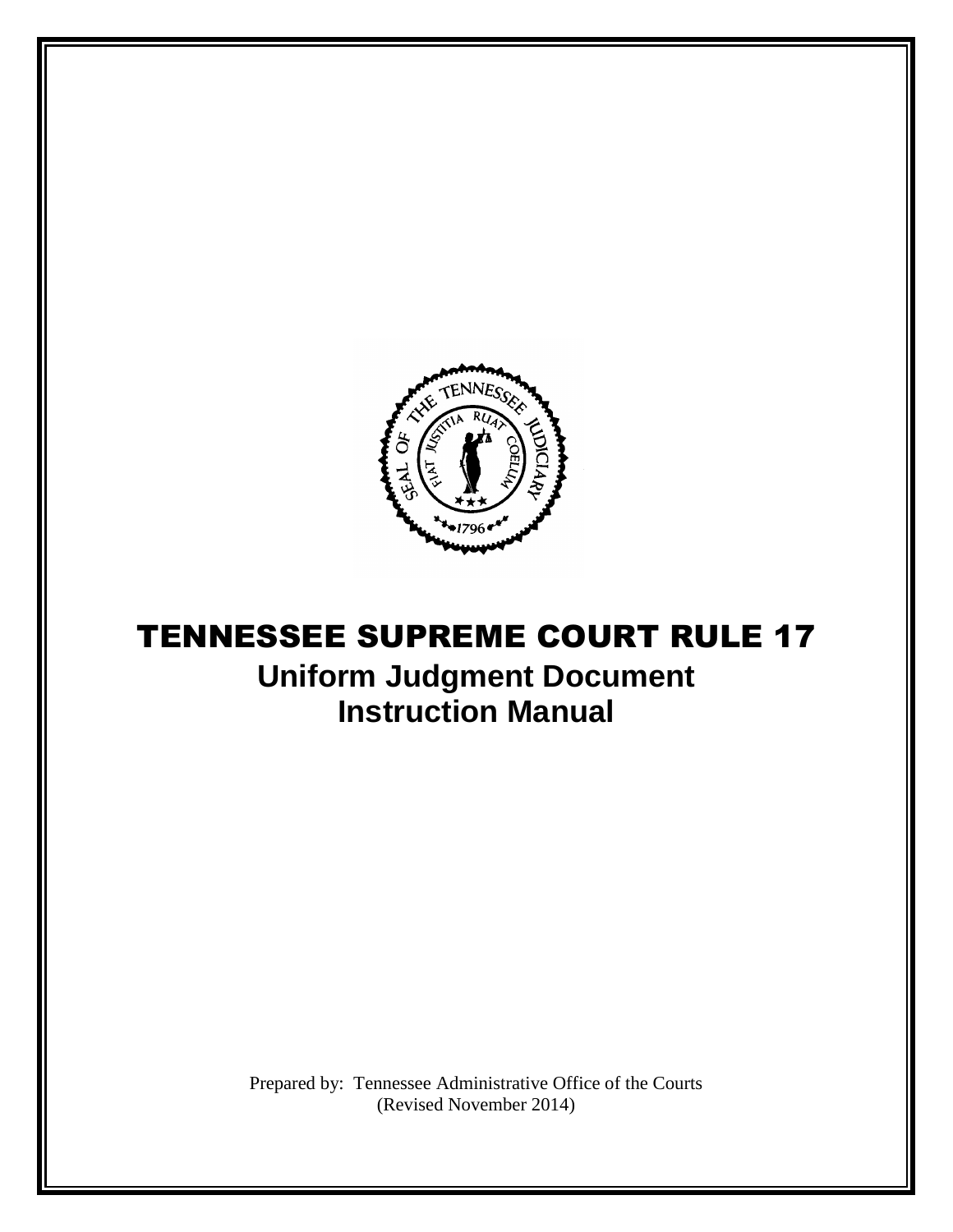## **TABLE OF CONTENTS**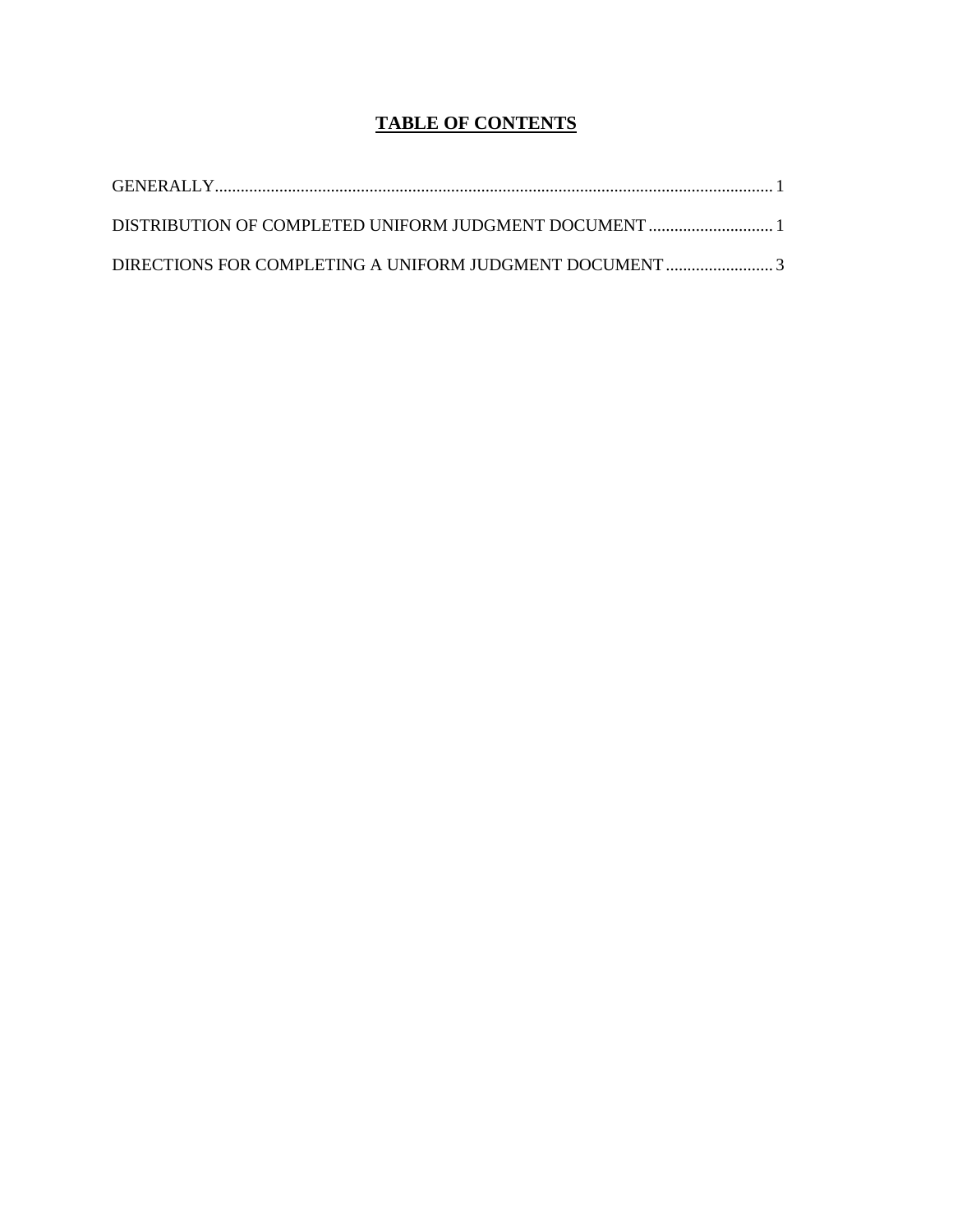#### **GENERALLY**

This uniform judgment document was created by Tennessee Supreme Court Rule 17 ("Rule 17") pursuant to Tennessee Code Annotated section (T.C.A. §) 40-35-209, and it is utilized by trial judges of courts of record.

If the court defers proceedings against a qualified defendant and places the defendant on probation pursuant to T.C.A. § 40-35-313, the granting of judicial diversion will be reflected in the Order of Deferral (Judicial Diversion), which was created by Rule 17A. However, pursuant to Rule 17A, if a defendant is granted judicial diversion, a Rule 17 uniform judgment document must be completed following the successful or unsuccessful completion of probation. Please refer to Rule 17A and its accompanying instruction manual for additional information regarding this issue.

#### **DISTRIBUTION OF COMPLETED UNIFORM JUDGMENT DOCUMENT**

The court clerk must forward the completed uniform judgment document to the agencies/entities listed below.

Tennessee Bureau of Investigation –TBI requires submission **ONLY IF** the conviction qualifies for the drug offender registry pursuant to T.C.A. § 39-17-436, the defendant is found not guilty by reason of insanity or, as noted below, certain violent felonies are at issue. The TBI's contact information is as follows:

If the conviction offense is listed in T.C.A. § 39-17-436 or 39-17-434, send the uniform judgment document to the following:

Tennessee Bureau of Investigation Attn: Drug Offender Registry 901 R.S. Gass Blvd. Nashville, TN 37216

If the defendant is found not guilty by reason of insanity, send the uniform judgment document to the following:

Tennessee Bureau of Investigation Attn: TICS 901 R.S. Gass Blvd. Nashville, TN 37216

Pursuant to T.C.A. § 40-35-321(e), if the person was arrested on or after January 1, 2008, for the commission of a violent felony as defined in T.C.A.  $\S$  40-35-321(e)(3), the clerk must notify the CODIS Unit of the TBI of the final disposition. The TBI provided clerks with a CODIS form for the purpose of transmitting this information, but many clerks have been submitting the judgment document instead of the CODIS form. If a clerk chooses to submit the judgment document for the purpose of complying with T.C.A. § 40-35-321, the document must include the arrest date. An arrest date line has been added to the judgment document for this purpose. The judgment document or CODIS form for these violent felonies must be submitted to the CODIS Unit of the TBI, and these submissions are *in addition* to the NGRI and drug submissions noted above. The CODIS Unit's contact information is below.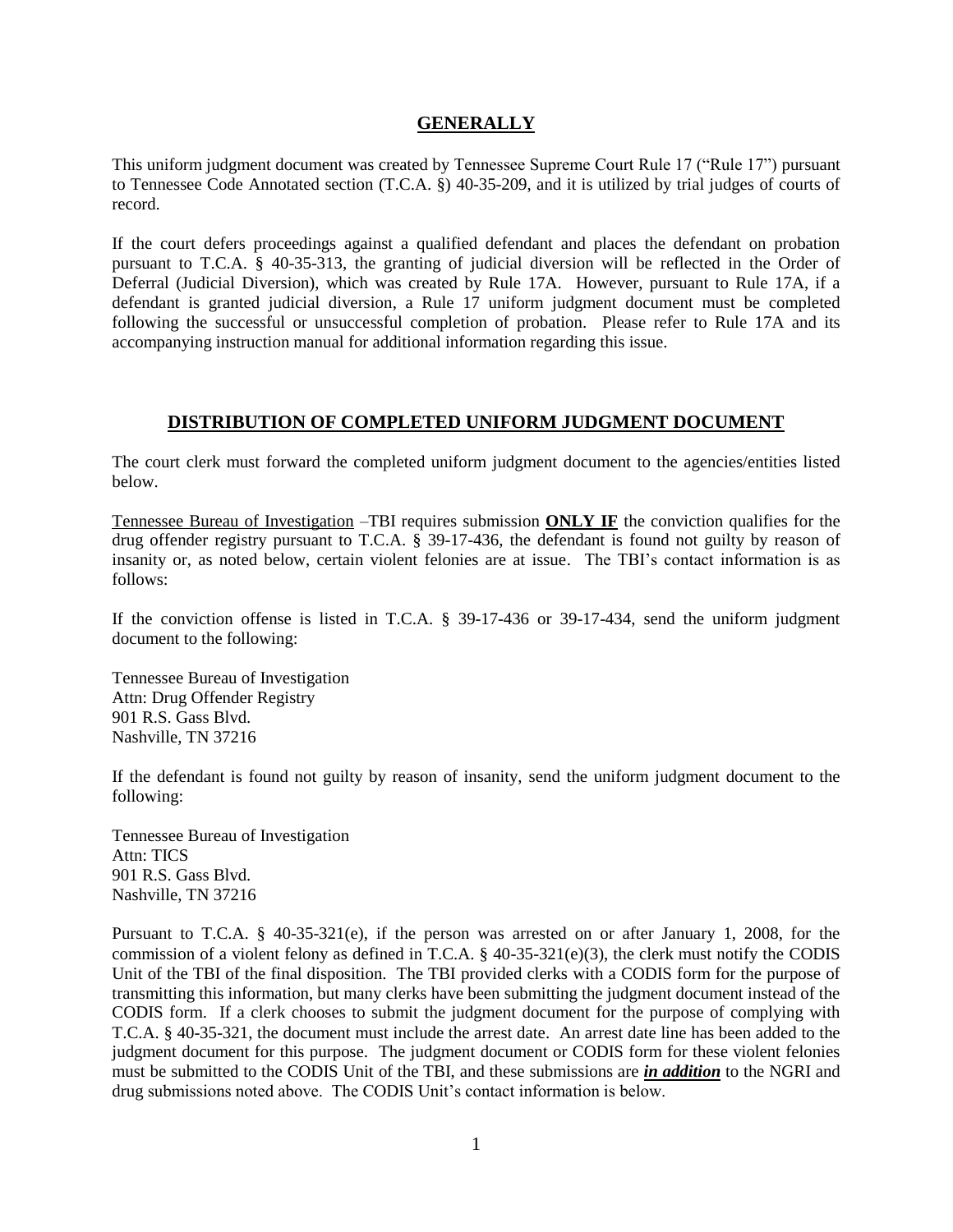Connie Howard CODIS Administrator Tennessee Bureau of Investigation 901 R.S. Gass Boulevard Nashville, TN 37216 QUESTIONS SHOULD BE SENT TO: [TBI.CODIS@tn.gov](mailto:TBI.CODIS@tn.gov) 

Tennessee Department of Correction – TDOC requires submission of all uniform judgment documents *which reflect convictions for felonies*.

Jail/Sheriff's Office – Consult with your local sheriff/jail to determine what, if any, uniform judgment documents must be submitted.

Administrative Office of the Courts – AOC requires submission of all uniform judgment documents *which reflect convictions for felonies*.

Board of Probation and Parole – The Board of Probation and Parole no longer exists. In 2012, BOPP and the Department of Correction merged. The Board of Parole is now an independent entity. Unless the probation officers say otherwise, you should continue to provide probation officers with judgment documents utilizing the same procedures you utilized prior to the TDOC/BOPP merger. **PLEASE NOTE** that probation officers need a copy of the judgment document **ONLY IF** the defendant will be supervised by those officers.

Department of Health – DOH requires submission **ONLY IF** the box has been checked next to the sentence which states, "Pursuant to Title 68, Chapter 11, Part 10, 71-6-117, or 71-6-119, the clerk shall forward this judgment to the Department of Health." This box appears immediately above the "Special Conditions" box. See T.C.A. § 68-11-1003 for details regarding the information you must provide to DOH. DOH's address is as follows:

Tennessee Department of Health Elderly or Vulnerable Abuse Registry 227 French Landing, Suite 501 Heritage Place, Metro Center Nashville, TN 37243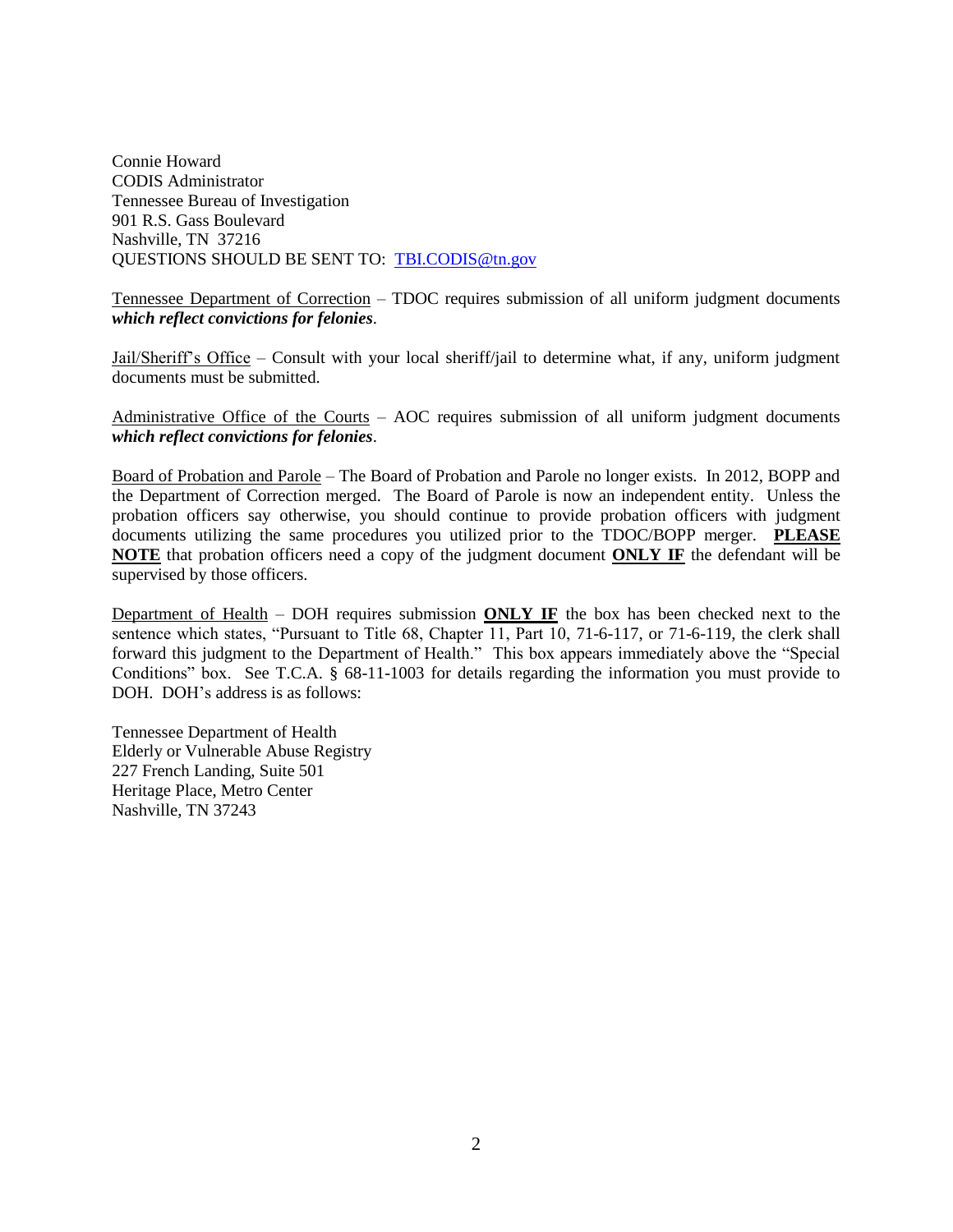### **DIRECTIONS FOR COMPLETING A UNIFORM JUDGMENT DOCUMENT**

|                    | IN THE CRIMINAL/CIRCUIT COURT FOR |                            | <b>COUNTY, TENNESSEE</b> |
|--------------------|-----------------------------------|----------------------------|--------------------------|
| Case Number:       | Count $#$                         | Counsel for the State:     |                          |
| Judicial District: | Judicial Division:                | Counsel for the Defendant: |                          |
|                    |                                   |                            |                          |

Blank line before "County": Insert the name of the county in which the case was disposed.

Case number: Insert the docket number.

Count #: If the indictment has multiple counts, insert the count number for the charge at issue. If it is a one-count indictment, insert "1" on this line.

Counsel for the State: Insert the name of the prosecutor who represented the State of Tennessee.

Judicial District: Insert the number of the judicial district in which the case was disposed.

Judicial Division: In some judicial districts, there are multiple divisions. For example, the Shelby County Criminal Courts have ten separate divisions. If the county in which the case was disposed has separate divisions, insert the division number. If the county does not have separate divisions, insert "N/A" on this line.

Counsel for the Defendant: Insert the name of the attorney who represented the defendant. If more than one attorney represented the defendant, insert the names of all attorneys. If the defendant represented himself, insert "Pro Se" on this line.

| <b>State of Tennessee</b> |                                             | $\Box$ Retained $\Box$ Pub Def Appt $\Box$ Private Atty Appt           |
|---------------------------|---------------------------------------------|------------------------------------------------------------------------|
| VS.                       |                                             | $\Box$ Counsel Waived $\Box$ Pro Se                                    |
|                           |                                             | Defendant: Sex: Alias: Alias: Date of Birth: Sex:                      |
|                           |                                             | Race: SSN: SSN: Driver License #: SSN: Driver License & Essuing State: |
|                           |                                             | State ID #: County Offender ID # (if applicable): TOMIS/TDOC #:        |
|                           | <b>Relationship to Victim: Example 2014</b> | Victim's Age:                                                          |
| State Control #:          | Arrest Date:                                | Indictment Filing Date:                                                |

Representation Issue: Indicate whether the defendant hired an attorney (Retained), was indigent and had a private attorney appointed by the court (Private Atty Appt), or was indigent and was represented by the public defender or an assistant public defender (Pub Def Appt). If the defendant represented himself, check the box next to "Pro Se." If this *pro se* defendant waived his right to counsel, check the box next to "Counsel Waived" in addition to checking the box next to "Pro Se."

Defendant: Insert the defendant's name.

Alias: If the defendant has any aliases, insert them on this line. If not, leave this line blank.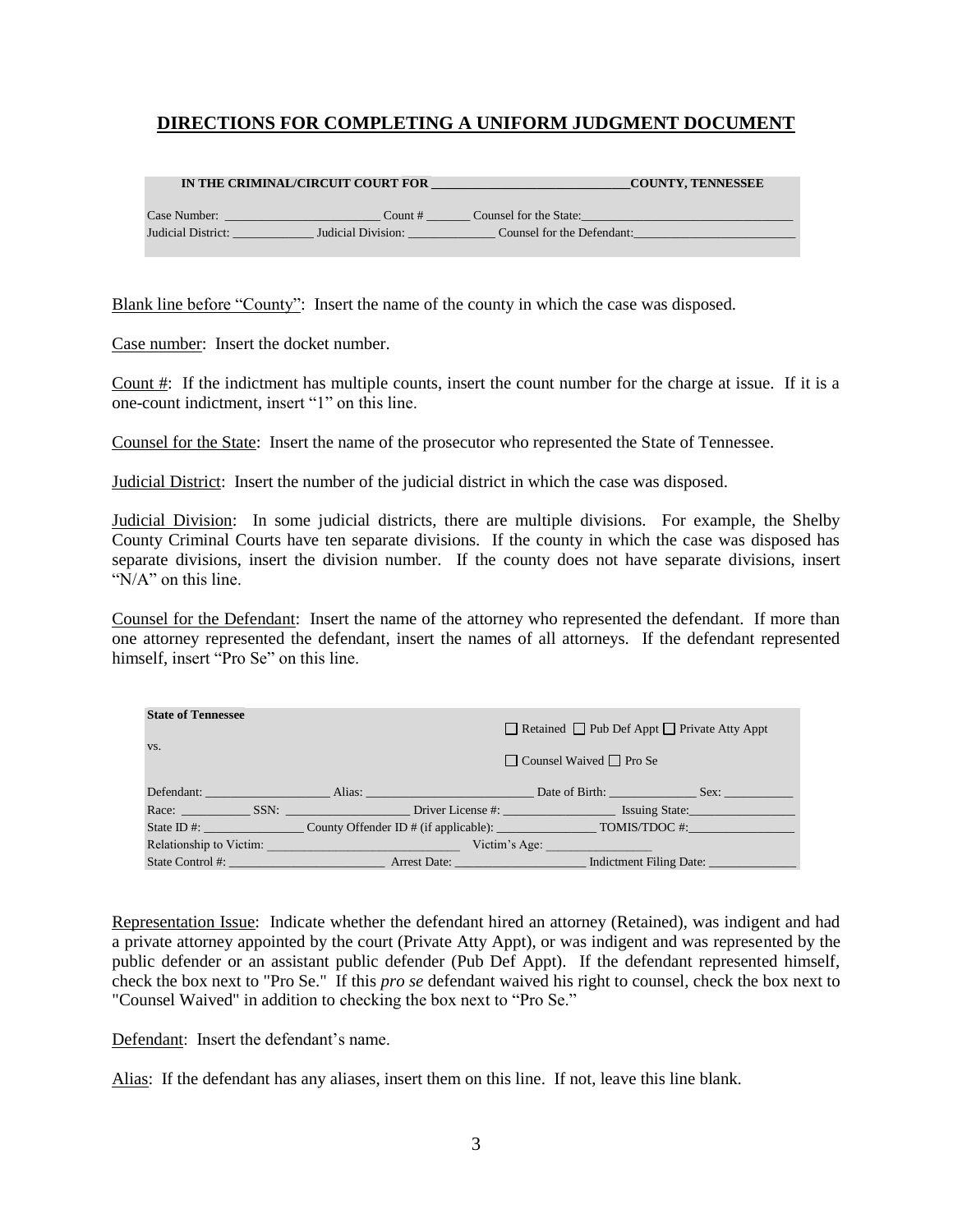Date of Birth: Insert the day, month and year the defendant was born.

Sex: Indicate whether the defendant is male or female.

Race: Insert the defendant's race.

#### SSN: Insert the defendant's social security number. **PLEASE DO NOT REDACT THE SOCIAL** *SECURITY NUMBER WHEN YOU FORWARD THE JUDGMENT DOCUMENT TO THE REQUIRED AGENCIES.*

Driver License # and Issuing State: Insert the requested information. *HOWEVER*, you are only required to provide this information if the offense at issue is listed in T.C.A. §§ 39-17-434 or 39-17-436. If the offense is not listed in that statute, write "N/A" on these two lines.

State ID #: Insert the state identification number, which is assigned to the defendant by the arresting agency. This number is permanently assigned to the defendant and does not change with each arrest.

County Offender ID # (if applicable): Insert this number only if your county assigns a separate county offender number. If it does not, insert "N/A" on this line.

TOMIS/TDOC #: Insert the TOMIS identification number assigned by the Tennessee Department of Correction if it is available.

Relationship to Victim: Insert the nature of the relationship between the defendant and the victim. This information is necessary for Sex Offender Registry purposes.

Victim's Age: Insert the age of the victim *at the time of the offense*. This information is necessary for Sex Offender Registry purposes.

State Control #: Insert the state control number, which is assigned to the defendant by the arresting agency and applies only to the arrest at issue.

Arrest Date: Insert the date of the defendant's arrest.

Indictment Filing Date: Insert the date the Grand Jury returned a true bill.

#### **JUDGMENT** <u>Quiginal</u> **Amended Quiginal Corrected**

If this is the first uniform judgment document which has been completed for the defendant for the charge at issue, check the box next to "Original." If the original judgment did not accurately reflect the court's findings and the court is correcting the error(s) without notice to the defendant and a hearing, check the box next to "Corrected." Essentially, a corrected form would be used to correct an improper recording of the court's original judgment. If the original order is being altered to reflect a change which is a result of a hearing by the trial court or a ruling by an appellate court, check the box next to "Amended." An amended form would reflect a change in the judgment itself as opposed to correcting an error in the recording of the original judgment. **PLEASE NOTE**: *If you check "Amended" or "Corrected," please use the "Special Conditions" section of the form to explain how the amended/corrected judgment document differs from the original judgment document.*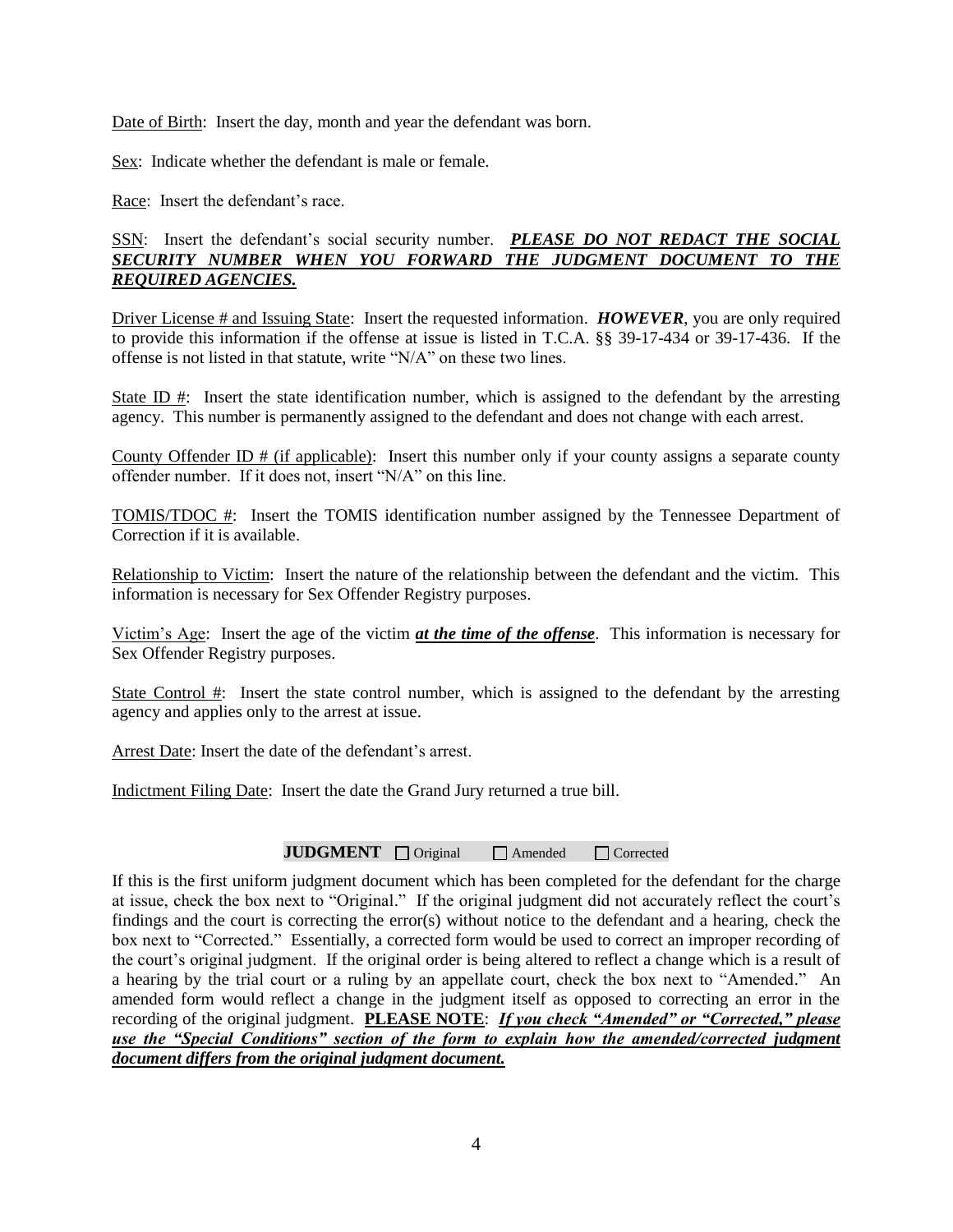| Come the parties for entry of judgment. |        |                |
|-----------------------------------------|--------|----------------|
| On the                                  | day of | the defendant: |

The relevant time period for this line is the date upon which the defendant entered a negotiated plea, the defendant was found guilty by a judge/jury, the case was dismissed, etc. Insert the day of the month on the line which appears before "day"; enter the month on the line before "20"; and add the last two numbers of the year on the line following "20". For example, if the defendant entered a guilty plea on May 6, 2011, the line would appear as follows:

On the  $6^{\text{th}}$  day of  $\frac{\text{May}}{\text{day}}$  2011, the defendant:

| $\Box$ Pled Guilty          | Dismissed/Nolle Prosequi                                         |
|-----------------------------|------------------------------------------------------------------|
| $\Box$ Pled Nolo Contendere |                                                                  |
|                             | $\Box$ Pled Guilty – Certified Question Findings Incorporated by |
| Reference                   |                                                                  |
|                             |                                                                  |
| Is found:                   | $\Box$ Guilty<br>$\Box$ Not Guilty                               |
| $\Box$ Jury Verdict         | $\Box$ Not Guilty by Reason of Insanity                          |
| <b>Bench Trial</b>          |                                                                  |

If the defendant entered a negotiated plea or the disposition of his indictment falls within the "Dismissed/Nolle Prosequi" category, check the box in front of **ONE** of the first four options. If the defendant had a bench trial or a jury trial which resulted in a verdict, mark the box next to "Jury Verdict" **OR** "Bench Trial" **AND ALSO** check the box which reflects the verdict of the judge or jury (Guilty OR Not Guilty OR Not Guilty by Reason of Insanity).

| $\Box$ Felony $\Box$ Misdemeanor<br><b>Indictment:</b> Class (circle one) $1st$ A B C D E |
|-------------------------------------------------------------------------------------------|
|                                                                                           |
| Amended Offense Name AND TCA §:                                                           |
| Offense Date: County of Offense: County of Offense:                                       |
| Conviction Offense Name AND TCA §:                                                        |
| <b>Conviction:</b> Class (circle one) $1st$ A B C D E<br>$\Box$ Felony $\Box$ Misdemeanor |
| Is this conviction offense methamphetamine related? $\Box$ Yes $\Box$ No                  |
|                                                                                           |

Indictment: Class (circle one): Indicate that the person was indicted for first degree murder by circling "1<sup>st</sup>". For any other offense, indicate whether the offense was a misdemeanor or felony by checking the appropriate box. Also, indicate whether the felony or misdemeanor at issue was Class A, B, C, D or E by circling the appropriate letter. For example, if the defendant was indicted for reckless homicide, which is a Class D felony, circle "D" and check the box next to "Felony."

Indicted Offense Name AND TCA §: Insert the name of the offense for which the defendant was indicted as well as the Tennessee Code Annotated section which creates that offense. For example, if the defendant was indicted for reckless homicide, "Reckless homicide, 39-13-215" would be inserted on that line. *For this line and the other lines which require an offense name and TCA section number,*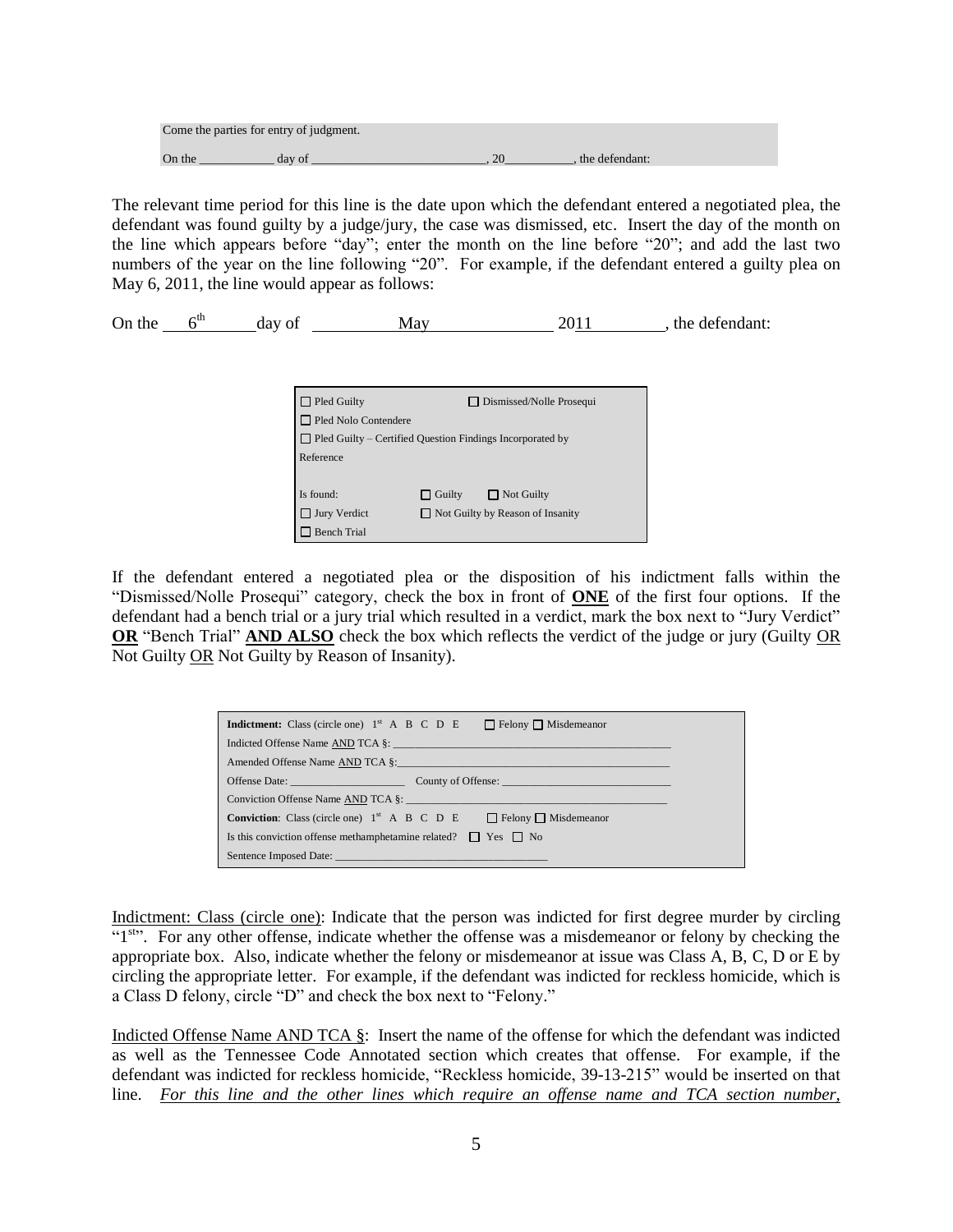*abbreviations are acceptable as long as the reader can easily determine the offense and TCA section at issue.* With regard to drug offenses, TOMIS (database utilized by TDOC) requires TDOC to identify cocaine and methamphetamine and to state whether the cocaine was less than or more than ½ gram. Therefore, the judgment form should include that information. With regard to other drug offenses, TOMIS merely requires the applicable TCA section/subsection and the drug's schedule. Therefore, for offenses involving drugs other than cocaine and methamphetamine, it is not necessary to provide the name of the drug on the judgment form.

Amended Offense Name AND TCA §: If the indictment is amended pursuant to Rule 7 of the Tennessee Rules of Criminal Procedure, insert the name and Tennessee Code Annotated section for the amended offense.

Offense Date: Insert the date of the offense for which the defendant was indicted in the count at issue.

County of Offense: Insert the name of the county in which the offense at issue was committed.

Conviction Offense Name AND TCA  $\S$ : Insert the name of the offense for which the defendant was convicted. This might be, but does not have to be, the same offense for which the defendant was indicted. Also, insert the applicable Tennessee Code Annotated section for the offense for which the defendant was convicted.

Conviction: Class (circle one): Indicate that the person was convicted of first degree murder by circling "1<sup>st</sup>". For any other offense, indicate whether the offense for which the defendant was convicted was a misdemeanor or felony by checking the appropriate box. Also, indicate whether the felony or misdemeanor at issue was Class A, B, C, D or E by circling the appropriate letter. For example, if the defendant was convicted of reckless homicide, which is a Class D felony, circle "D" and check the box next to "Felony."

Is this conviction offense methamphetamine related?: If the offense was methamphetamine related, check the "Yes" box. For all other offenses, check the "No" box.

Sentence Imposed Date: Insert the date the sentence was imposed.

| <b>Offender Status</b><br>(Check One)                                                        | Release Eligibility<br>(Check One)                                                                                                                                                                           |                                                                                                                                                                                                                                                                                                            |                                                                                                                                                                            |
|----------------------------------------------------------------------------------------------|--------------------------------------------------------------------------------------------------------------------------------------------------------------------------------------------------------------|------------------------------------------------------------------------------------------------------------------------------------------------------------------------------------------------------------------------------------------------------------------------------------------------------------|----------------------------------------------------------------------------------------------------------------------------------------------------------------------------|
| $\Box$ Mitigated<br>$\Box$ Standard<br>$\Box$ Multiple<br>$\Box$ Persistent<br>$\Box$ Career | $\Box$ Mitigated 20%<br>$\Box$ Mitigated 30%<br>Standard 30%<br>$\Box$ Multiple 35%<br>$\Box$ Persistent 45%<br>$\Box$ Career 60%<br>$\Box$ Agg Rob 85%<br>$\Box$ 40-35-501(i) 100%<br>$\Box$ 39-13-518 100% | $\Box$ Agg Rob w/Prior 100%<br>$\Box$ Multiple Rapist 100%<br>$\Box$ Child Rapist 100%<br>Child Predator 100%<br>$\Box$ Agg Rapist 100%<br>$\Box$ Mult 39-17-1324(j) 100%<br>$\Box$ 39-17-1324(a), (b) 100%<br>□ Agg Assault w/Death 75% □ Meth 100%<br>$\Box$ Att 1 <sup>st</sup> Degree Murder w/SBI 85% | $\Box$ 1 <sup>st</sup> Degree Murder<br>Drug Free Zone<br>$\mathsf{L}$<br>Gang Related<br>Repeat Violent Off<br>$\Box$ Agg Child Neg/En 70%<br>$\Box$ Agg Child Neg/En 85% |

**FOR THE MAJORITY OF OFFENSES, YOU MUST CHECK ONE OPTION IN EACH OF THE TWO SECTIONS (OFFENDER STATUS AND RELEASE ELIGIBILITY) IN THIS BOX. AS NOTED BELOW, 1ST DEGREE MURDER, DRUG-FREE ZONE OFFENSES, GANG-RELATED OFFENSES, AND REPEAT VIOLENT OFFENDERS ARE TREATED DIFFERENTLY, SO READ THE INSTRUCTIONS CAREFULLY.**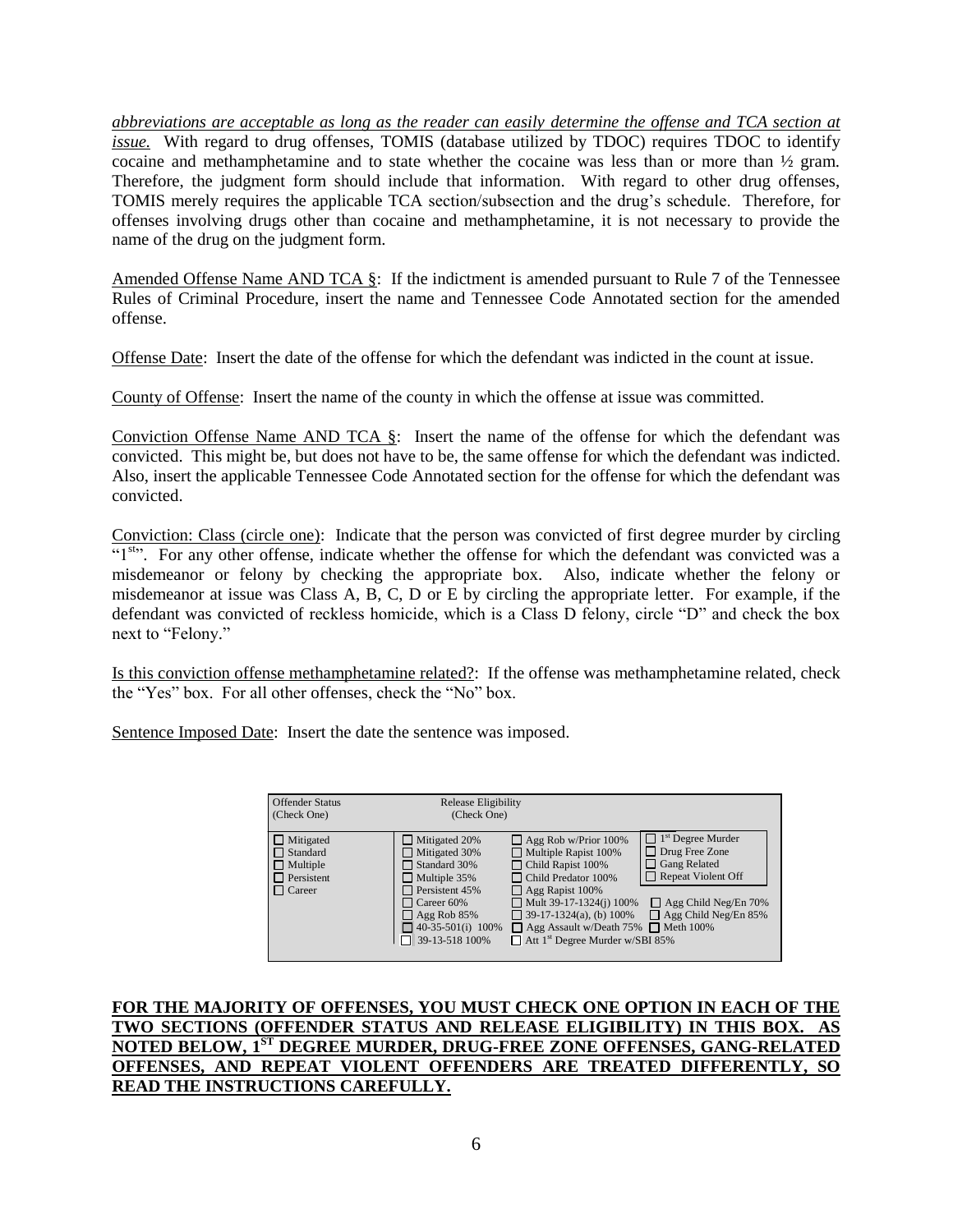In the first column (Offender Status), select **ONE** of the options, which will be based upon the court's finding regarding the defendant's status as a mitigated, standard, multiple, persistent, OR career offender. These classifications are based upon the defendant's criminal history and are explained in T.C.A. §§ 40- 35-105 through 40-35-109. **EXCEPTION**: Nothing in this column should be checked if the defendant is convicted of first degree murder. As noted below, if the defendant is convicted of first degree murder, the only box that should be checked is the "1<sup>st</sup> Degree Murder" box which appears below "Release Eligibility (Check One)."

In the second and third columns, select **ONE** of the options to indicate what percentage of the defendant's sentence the court ordered him to serve before he will be eligible for release. **EXCEPTIONS**: If the defendant was convicted of first degree murder or an offense in a drug-free zone, if the offense at issue is a criminal gang offense pursuant to T.C.A. § 40-35-121, or if the defendant is a repeat violent offender pursuant to T.C.A. § 40-35-120, refer to the applicable instructions below.

**EXAMPLE:** A defendant was convicted of aggravated robbery (T.C.A. § 39-13-402), which is a Class B felony, and the judge sentenced him to 10 years as a standard offender. In the first column (offender status), the "Standard" box would be checked. Pursuant to T.C.A. § 40-35-501(k)(1), the judge ordered the defendant to serve 85% of the sentence imposed by the court before the defendant will be eligible for release. In the second column (release eligibility), the "Agg Rob 85%" box would be checked.

**EXAMPLE:** A defendant was convicted of violating T.C.A. § 39-17-1324. If the person has a prior conviction for violating T.C.A. § 39-17-1324, T.C.A. § 39-17-1324(j) requires the person to serve 100% of the sentence imposed (there is also a minimum required sentence, and that is discussed elsewhere in this manual). In the first column (offender status), check the applicable status (standard, multiple, etc.). In the second column (release eligibility), check "Mult 39-17-1324(j) 100%." *IF THE PERSON DOES NOT HAVE A PRIOR CONVICTION FOR VIOLATING T.C.A. § 39-17-1324, DO NOT CHECK THE "Mult 39-17-1324(j) 100%" BOX. FIRST-TIME VIOLATORS OF T.C.A. § 39-17-1324 WILL BE HANDLED IN THE MANNER DISCUSSED BELOW.*

**EXAMPLE:** A defendant was convicted of violating T.C.A. § 39-17-1324(a) or (b) and does not have a prior conviction for violating T.C.A. § 39-17-1324. T.C.A. § 40-35-501(j) requires the person (if the offense occurred on or after 1/1/08) to serve 100% "of the minimum mandatory sentence established in T.C.A. § 39-17-1324(a) or (b) and imposed by the court . . .." In the first column (offender status), check the applicable status (standard, multiple, etc.). In the second column (release eligibility), check "39-17-  $1324(a)$ , (b)  $100\%$ ."

**FIRST DEGREE MURDER, DRUG FREE ZONE, GANG RELATED, REPEAT VIOLENT OFFENDER BOX:** If the defendant is convicted of first degree murder, check only the box next to " $1^{st}$ " Degree Murder." Do not check any other boxes. Likewise, if the defendant is sentenced as a repeat violent offender pursuant to T.C.A. § 40-35-120, check only the box next to "Repeat Violent Off." If the defendant is convicted of committing an offense in a drug-free zone, check the "Drug Free Zone" box AND ALSO check the appropriate box under "Offender Status (Check One)." If a defendant is convicted of a criminal gang offense (T.C.A. § 40-35-121), check the "Gang Related" box, check the appropriate box under "Offender Status (Check One)," AND check the appropriate box under "Release Eligibility (Check One)."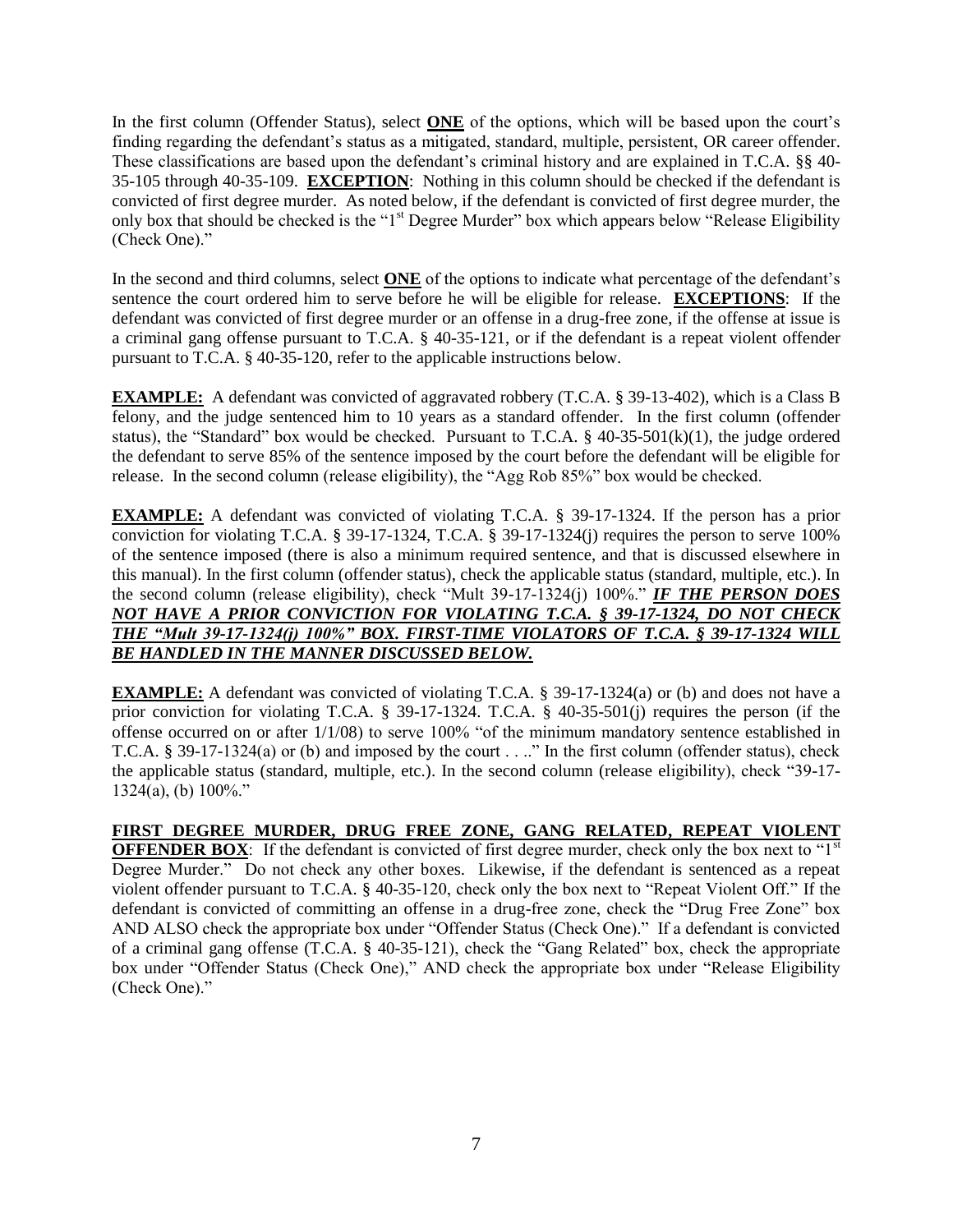| <b>Concurrent with:</b> |
|-------------------------|
|                         |
|                         |
|                         |
| <b>Consecutive to:</b>  |
|                         |
|                         |
|                         |

Indicate whether the defendant's sentence for the offense at issue in the judgment document will be run concurrently with or consecutively to his sentences for other offenses. Do so in any manner which makes the other offense easy to identify. If the other offense has a different docket number, for example, list the docket number and the offense name. If the other offense is contained within the same indictment as the current offense, list the count number and the offense name. If the defendant's sentence for the offense at issue in the judgment document is being run concurrently with or consecutively to a sentence for a conviction in a different county, note the county name in addition to noting the offense name and docket number. If no other offenses are at issue, write "N/A" in these boxes.

| <b>Pretrial Jail Credit Period(s):</b>  |    |  |  |  |  |  |
|-----------------------------------------|----|--|--|--|--|--|
|                                         |    |  |  |  |  |  |
| From $\qquad \qquad$ to $\qquad \qquad$ |    |  |  |  |  |  |
|                                         |    |  |  |  |  |  |
|                                         | to |  |  |  |  |  |

If the defendant is entitled to any pretrial jail credit pursuant to T.C.A. § 40-23-101, indicate the dates of incarceration on the lines provided. If the defendant is not entitled to any credit, insert "N/A" on the first line in this box.

| <b>Sentenced To:</b>    | $\Box$ TDOC $\Box$ County Jail $\Box$ Workhouse |  |             |                                                                                                                                                                                                                                                                                                                                                                                                                                                                                                                                                                                                                                                                                                                                                 |              |  |
|-------------------------|-------------------------------------------------|--|-------------|-------------------------------------------------------------------------------------------------------------------------------------------------------------------------------------------------------------------------------------------------------------------------------------------------------------------------------------------------------------------------------------------------------------------------------------------------------------------------------------------------------------------------------------------------------------------------------------------------------------------------------------------------------------------------------------------------------------------------------------------------|--------------|--|
| <b>Sentence Length:</b> | <b>Example 3</b> Years Months Days Hours        |  | $\Box$ Life | $\Box$ Life w/out Parole                                                                                                                                                                                                                                                                                                                                                                                                                                                                                                                                                                                                                                                                                                                        | $\Box$ Death |  |
|                         |                                                 |  |             | Mandatory Minimum Sentence Length: 39-17-417, 39-13-513, 39-13-514, or 39-17-432 in Prohibited Zone or 55-10-401 DUI 4th Offense<br>or 39-17-1324 Possession/Employment of Firearm or 40-39-208, -211 Violation of Sex Offender Registry or Meth (39-17-434, -417, or -418)<br>Period of incarceration to be served prior to release on probation or Community Corrections: Months _____Days _____Hours<br>Minimum service prior to eligibility for work release, furlough, trusty status and rehabilitative programs: 4.6% (Misdemeanor Only)<br>Alternative Sentence: Sup Prob □Unsup Prob □Comm Corr (CHECK ONE BOX) Years Months Days Effective:<br>WAS DRUG COURT ORDERED AS A CONDITION OF THE ALTERNATIVE SENTENCE? $\Box$ Yes $\Box$ No |              |  |

Sentenced To: Indicate whether the court sentenced the defendant to serve his sentence (or a portion thereof) at TDOC (Tennessee Department of Correction), the County Jail, or a Workhouse.

Sentence Length: *SEE THE EXAMPLES BELOW.* On the first line of the Sentence Length section, use the blank lines to indicate the number of years, months, days and/or hours to which the court sentenced the defendant. This is the total sentence imposed by the court. If the court orders the defendant to serve the period of incarceration on the weekends, make note of this in the "Special Conditions" section at the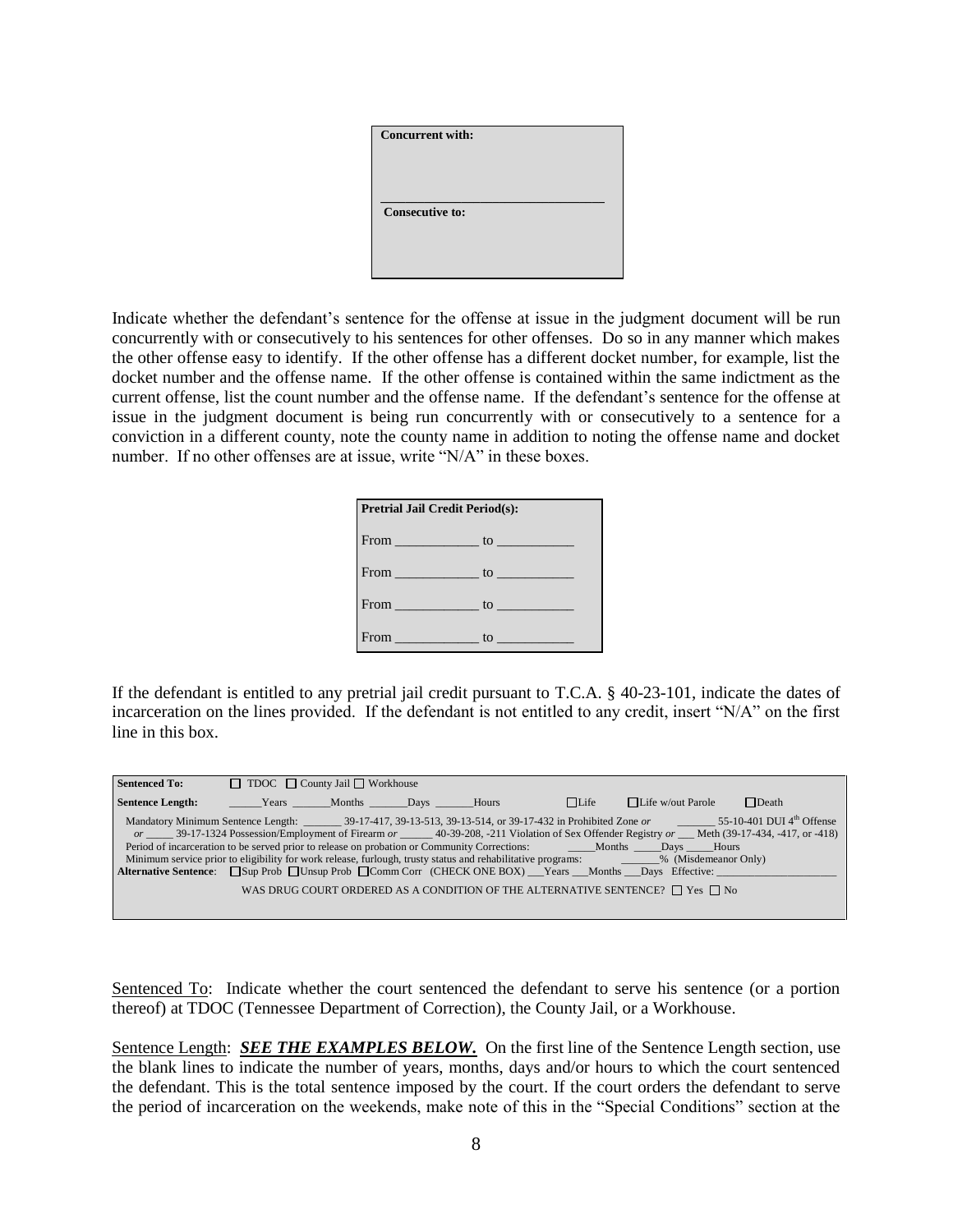bottom of the judgment document. If the defendant was sentenced to life imprisonment with the possibility of parole, life imprisonment without the possibility of parole, or death, indicate that sentence by checking the appropriate box.

Mandatory Minimum Sentence Length (part of the Sentence Length section): For certain offenses or offenses committed in certain locations, there is a mandatory minimum sentence. If one of the listed offenses/statutes is at issue for the defendant's conviction, indicate the minimum period of incarceration on the appropriate line.

Period of incarceration to be served prior to release on probation or Community Corrections (part of the Sentence Length section): Indicate the number of months, days, and/or hours the court is requiring the defendant to serve in incarceration prior to being released on probation or Community Corrections. *SEE THE EXAMPLES BELOW*.

Minimum service prior to eligibility for work release, furlough, trusty status and rehabilitative programs (part of the Sentence Length section): Pursuant to T.C.A. § 40-35-302(d), "[i]n imposing a misdemeanor sentence, the court shall fix a percentage of the sentence that the defendant shall serve. After service of such percentage of the sentence, the defendant shall be eligible for consideration" for participation in the listed programs. The relevant percentages are listed in the statute, and they cannot exceed 75%. **PLEASE NOTE** that if "no percentage is expressed in the judgment, the percentage shall be considered zero percent (0%)." *Therefore, if the judge fixes the percentage, it is very important to include it on the judgment document.*

Alternative Sentence: Indicate whether the court sentenced the defendant to a period of supervised probation ("Sup Prob" option), unsupervised probation ("Unsup Prob" option), or Community Corrections ("Comm Corr" option) by checking the appropriate box. If the court ordered an alternative sentence, indicate the period (years, months and/or days) on the blank lines. Indicate (by checking the appropriate box) whether the court ordered the defendant to participate in drug court as a condition of the alternative sentence. Finally, immediately after "Effective:" insert the date the period of probation or Community Corrections begins. *SEE THE EXAMPLES BELOW.*

Supervising Entity: See the comment below regarding including the name and/or contact information of the supervising entity in the "Special Conditions" box.

**EXAMPLE**: Assume the following: (1) The defendant was convicted of Class E felony theft of property pursuant to T.C.A. §§ 39-14-103, -105; (2) The court sentenced the defendant to serve 28 days in the county jail followed by one year on supervised probation; (3) The court ordered drug court as a condition of probation; and (4) The probationary period begins on December 31, 2012. The judgment document would be completed as indicated below.

| <b>Sentenced To:</b>    | $\Box$ TDOC                  | X County Jail |  | $\Box$ Workhouse |                                                                                                                                                                                                                                                                                                                                                                                                                                                                                                                                                                                                                                                                                                                                                                                      |
|-------------------------|------------------------------|---------------|--|------------------|--------------------------------------------------------------------------------------------------------------------------------------------------------------------------------------------------------------------------------------------------------------------------------------------------------------------------------------------------------------------------------------------------------------------------------------------------------------------------------------------------------------------------------------------------------------------------------------------------------------------------------------------------------------------------------------------------------------------------------------------------------------------------------------|
| <b>Sentence Length:</b> | 1 Years Months 28 Days Hours |               |  |                  | $\Box$ Life $\Box$ Life w/out Parole $\Box$ Death                                                                                                                                                                                                                                                                                                                                                                                                                                                                                                                                                                                                                                                                                                                                    |
|                         |                              |               |  |                  | Mandatory Minimum Sentence Length: __________ 39-17-417, 39-13-513, 39-13-514, 39-17-432 (Prohibited Zone) or ________ 55-10-401 DUI 4th Offense<br>or _____ 39-17-1324 Possession/Employment of Firearm or _____ 40-39-208, -211 Violation of Sex Offender Registry or ___ Meth (39-17-434, -417, -418)<br>Period of incarceration to be served prior to release on probation or Community Corrections: Months 28 Days Hours<br>Minimum service prior to eligibility for work release, furlough, trusty status and rehabilitative programs: ________% (Misdemeanor Only)<br>Alternative Sentence: X Sup Prob □ Unsup Prob □ Comm Corr (CHECK ONE BOX) 1 Years Months Days Effective: 12/31/12<br>WAS DRUG COURT ORDERED AS A CONDITION OF THE ALTERNATIVE SENTENCE? X Yes $\Box$ No |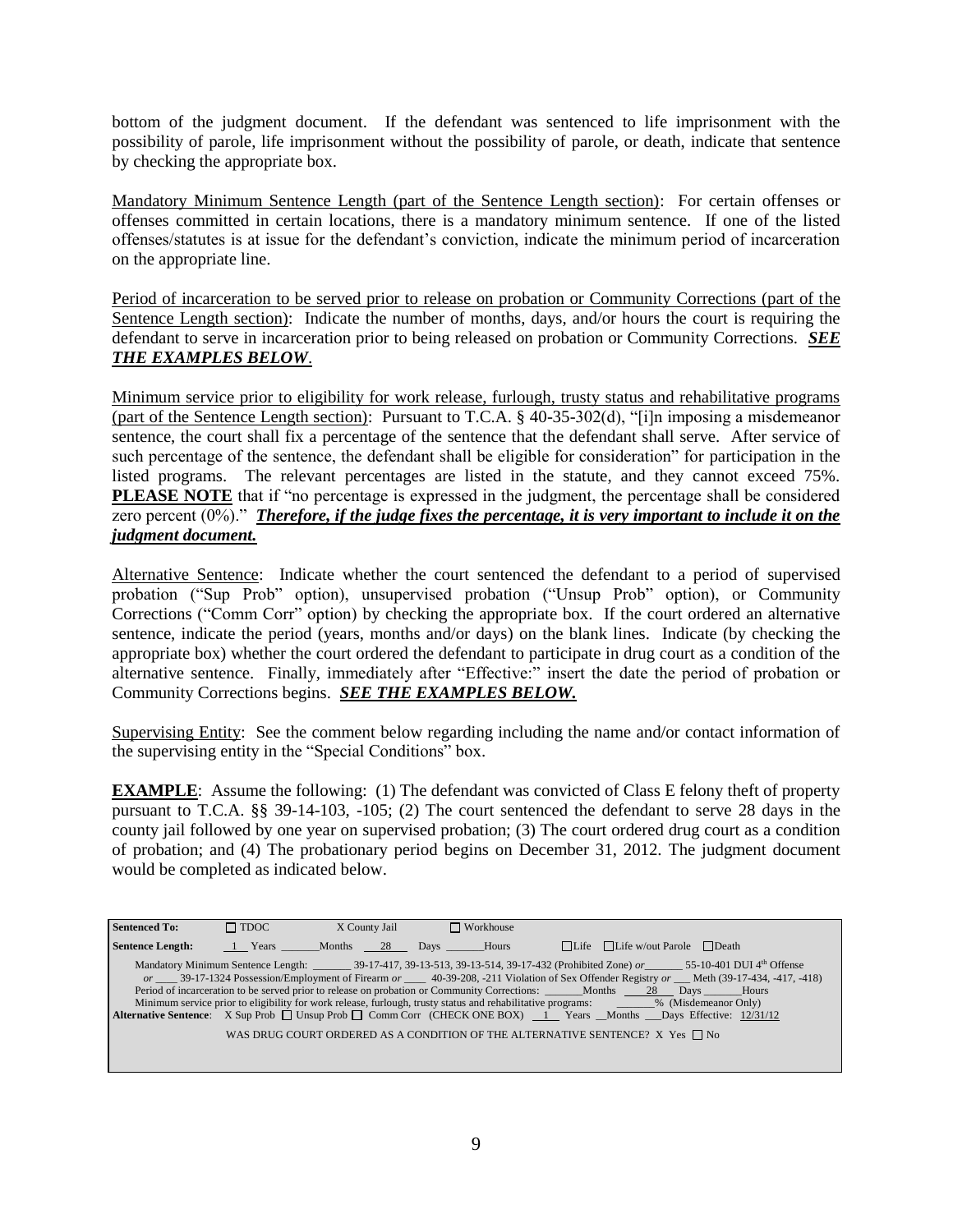**EXAMPLE**: Assume the following: (1) The defendant was convicted of Class E felony theft of property pursuant to T.C.A. §§ 39-14-103, -105; (2) The court sentenced the defendant to a total of one year, with 28 days being served in the county jail and the remainder being served on unsupervised probation; (3) The court ordered the defendant to complete the 28-day period of incarceration prior to being placed on probation; and (4) The probationary period begins on December 31, 2012. The judgment document would be completed as indicated below.

| <b>Sentenced To:</b>    | $\Box$ TDOC | X County Jail | $\Box$ Workhouse          |                                                                                                                                                                                                                                                                                               |
|-------------------------|-------------|---------------|---------------------------|-----------------------------------------------------------------------------------------------------------------------------------------------------------------------------------------------------------------------------------------------------------------------------------------------|
| <b>Sentence Length:</b> |             |               | 1 Years Months Days Hours | $\Box$ Life $\Box$ Life w/out Parole $\Box$ Death                                                                                                                                                                                                                                             |
|                         |             |               |                           | Mandatory Minimum Sentence Length: ________ 39-17-417, 39-13-513, 39-13-514, 39-17-432 (Prohibited Zone) or 55-10-401 DUI 4th Offense<br>or _____ 39-17-1324 Possession/Employment of Firearm or _____ 40-39-208, -211 Violation of Sex Offender Registry or ___ Meth (39-17-434, -417, -418) |
|                         |             |               |                           | Period of incarceration to be served prior to release on probation or Community Corrections: ______Months ____28 Days ______Hours                                                                                                                                                             |
|                         |             |               |                           | Minimum service prior to eligibility for work release, furlough, trusty status and rehabilitative programs: _______% (Misdemeanor Only)<br>Alternative Sentence: Sup Prob X Unsup Prob □ Comm Corr (CHECK ONE BOX) Years 11 Months 2 Days Effective: 12/31/12                                 |
|                         |             |               |                           | WAS DRUG COURT ORDERED AS A CONDITION OF THE ALTERNATIVE SENTENCE? $\Box$ Yes X No                                                                                                                                                                                                            |
|                         |             |               |                           |                                                                                                                                                                                                                                                                                               |

**EXAMPLE:** A defendant was convicted of violating T.C.A. § 39-17-1324. If the person has a prior conviction for violating T.C.A. § 39-17-1324, T.C.A. § 39-17-1324(j) states that the person "shall be sentenced to incarceration with the department of correction for not less than fifteen (15) years." Since the offenses at issue in T.C.A. § 39-17-1324 are Class C and Class D felonies and those classes typically have maximum penalties of 15 years and 12 years, respectively, pursuant to T.C.A. § 40-35-111, the 15-year mandatory minimum sentence exceeds the standard maximum sentence for Class D felonies and equals the standard maximum sentence for Class C felonies. Therefore, the mandatory 15-year sentence appears to be both the minimum and maximum sentence for these defendants. The judgment document would be completed as indicated below.

| <b>Sentenced To:</b>                                                                                                                    | X TDOC | $\Box$ County Jail | $\Box$ Workhouse           |  |                                                                                                                                               |  |
|-----------------------------------------------------------------------------------------------------------------------------------------|--------|--------------------|----------------------------|--|-----------------------------------------------------------------------------------------------------------------------------------------------|--|
| <b>Sentence Length:</b>                                                                                                                 |        |                    | 15 Years Months Days Hours |  | $\Box$ Life $\Box$ Life w/out Parole $\Box$ Death                                                                                             |  |
|                                                                                                                                         |        |                    |                            |  | Mandatory Minimum Sentence Length: _________ 39-17-417, 39-13-513, 39-13-514, 39-17-432 (Prohibited Zone) or 55-10-401 DUI 4th Offense        |  |
|                                                                                                                                         |        |                    |                            |  | or 15 years 39-17-1324 Possession/Employment of Firearm or 40-39-208, -211 Violation of Sex Offender Registry or Meth (39-17-434, -417, -418) |  |
|                                                                                                                                         |        |                    |                            |  | Period of incarceration to be served prior to release on probation or Community Corrections: ______ Months _______ Days ______ Hours          |  |
| Minimum service prior to eligibility for work release, furlough, trusty status and rehabilitative programs: _______% (Misdemeanor Only) |        |                    |                            |  |                                                                                                                                               |  |
|                                                                                                                                         |        |                    |                            |  | <b>Alternative Sentence:</b> $\Box$ Sup Prob $\Box$ Unsup Prob $\Box$ Comm Corr (CHECK ONE BOX) Years Months Days Effective:                  |  |
| WAS DRUG COURT ORDERED AS A CONDITION OF THE ALTERNATIVE SENTENCE? $\Box$ Yes $\Box$ No                                                 |        |                    |                            |  |                                                                                                                                               |  |

**EXAMPLE:** A defendant was convicted of violating T.C.A. § 39-17-1324 AND the person does not qualify as a repeat violator of T.C.A. § 39-17-1324 pursuant to T.C.A. § 39-17-1324(j). T.C.A. § 39-17- 1324(g) provides mandatory minimum sentences of three years, five years, six years, or 10 years, depending upon the subsection under which the defendant was convicted and whether the defendant had a prior felony conviction. Assuming the defendant was convicted of violating T.C.A. § 39-17-1324(a) and that at the time of the offense the defendant did not have a prior felony conviction, the mandatory minimum sentence for this Class D felony offense would be three years pursuant to T.C.A. § 39-17-  $1324(g)(1)$ . Assuming that the court ordered the defendant to serve a four-year period of incarceration at TDOC, the judgment document would be completed as indicated below.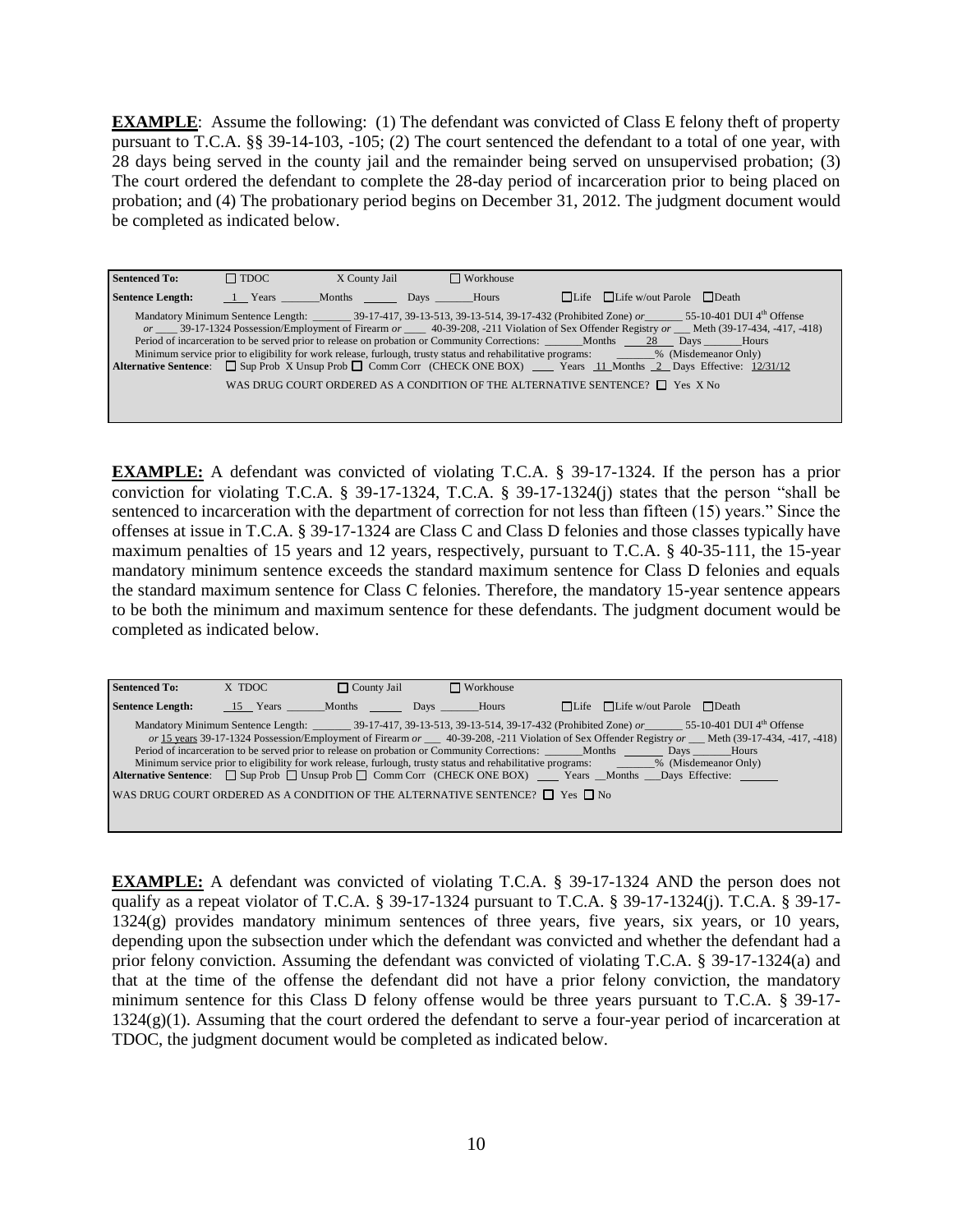| <b>Sentenced To:</b>    | X TDOC | $\Box$ County Jail        | $\Box$ Workhouse                                                                        |                                                                                                                                                                                                                                                                                                                                                                                                                                                                                                                                                                                                                                                                                        |
|-------------------------|--------|---------------------------|-----------------------------------------------------------------------------------------|----------------------------------------------------------------------------------------------------------------------------------------------------------------------------------------------------------------------------------------------------------------------------------------------------------------------------------------------------------------------------------------------------------------------------------------------------------------------------------------------------------------------------------------------------------------------------------------------------------------------------------------------------------------------------------------|
| <b>Sentence Length:</b> |        | 4 Years Months Days Hours |                                                                                         | $\Box$ Life $\Box$ Life w/out Parole $\Box$ Death                                                                                                                                                                                                                                                                                                                                                                                                                                                                                                                                                                                                                                      |
|                         |        |                           | WAS DRUG COURT ORDERED AS A CONDITION OF THE ALTERNATIVE SENTENCE? $\Box$ Yes $\Box$ No | Mandatory Minimum Sentence Length: 39-17-417, 39-13-513, 39-13-514, 39-17-432 (Prohibited Zone) or 55-10-401 DUI 4th Offense<br>or 3 years 39-17-1324 Possession/Employment of Firearm or 40-39-208, -211 Violation of Sex Offender Registry or Meth (39-17-434, -417, -418)<br>Period of incarceration to be served prior to release on probation or Community Corrections: ______Months _______Days ______Hours<br>Minimum service prior to eligibility for work release, furlough, trusty status and rehabilitative programs: ________% (Misdemeanor Only)<br>Alternative Sentence: $\Box$ Sup Prob $\Box$ Unsup Prob $\Box$ Comm Corr (CHECK ONE BOX) Years Months Days Effective: |
|                         |        |                           |                                                                                         |                                                                                                                                                                                                                                                                                                                                                                                                                                                                                                                                                                                                                                                                                        |

| <b>Court Ordered Fees and Fines:</b>            |                               | Costs to be Paid by |                  |
|-------------------------------------------------|-------------------------------|---------------------|------------------|
| \$<br><b>Court Costs</b>                        | Defendant                     |                     | <b>State</b>     |
| Fine Assessed                                   |                               |                     |                  |
| Traumatic Brain Injury Fund (68-55-301 et seq.) |                               |                     |                  |
| Drug Testing Fund (TN Drug Control Act)         |                               |                     |                  |
| <b>CICF</b>                                     | $\mathbb{S}$ and $\mathbb{S}$ |                     | Sex Offender Tax |
| Other:                                          |                               |                     |                  |

Indicate whether the costs are to be paid by the defendant or the State of Tennessee by checking the appropriate box. Indicate the amount of each applicable fee/fine/cost ordered by the court by writing it on the appropriate line. "CICF" is the Criminal Injuries Compensation Fund.

| <b>Restitution:</b> Victim Name<br>Address                  | <u> 1989 - Johann Stein, marwolaethau a bhann an t-Albann an t-Albann an t-Albann an t-Albann an t-Albann an t-Alb</u> |  |  |               |
|-------------------------------------------------------------|------------------------------------------------------------------------------------------------------------------------|--|--|---------------|
| Total Amount \$<br>Per Month \$                             |                                                                                                                        |  |  |               |
| Unpaid Community Service: _____Hours _____Days ____Weeks __ |                                                                                                                        |  |  | <b>Months</b> |

If the court orders the defendant to pay restitution and/or to perform unpaid community service, insert the requested information on the lines provided. See the comment below regarding use of the "Special Conditions" box if more than one victim is entitled to restitution.

The Defendant having been found guilty is rendered infamous and ordered to provide a biological specimen for the purpose of DNA analysis. Pursuant to 39-13-521, the defendant is ordered to provide a biological specimen for the purpose of HIV testing. Pursuant to 39-13-524 or 39-13-518, the defendant is sentenced to community supervision for life following sentence expiration. Pursuant to Title 68, Chapter 11, Part 10, 71-6-117, or 71-6-119 the clerk shall forward this judgment to the Department of Health.

Check **ALL** boxes which apply to the defendant and conviction at issue. *If the fourth box is checked, the judgment form must be forwarded to the Tennessee Department of Health at the address previously provided in this manual. See T.C.A. § 68-11-1003 for details regarding the information you must provide to DOH.*